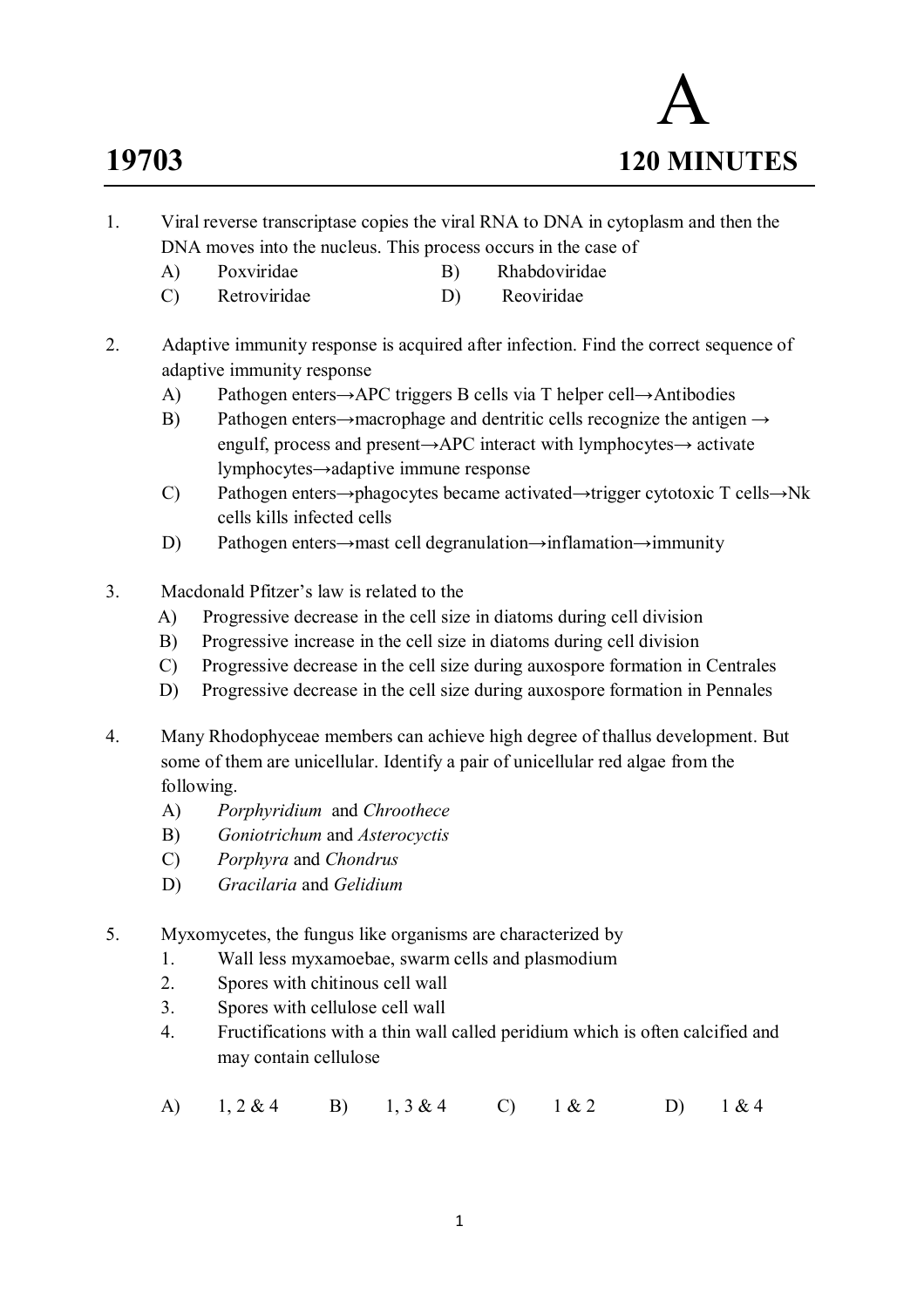| 6.  | Match the following                                                                                    |                                                                                               |                |       |          |            |                                                                                         |                    |             |       |                                                                               |  |  |  |
|-----|--------------------------------------------------------------------------------------------------------|-----------------------------------------------------------------------------------------------|----------------|-------|----------|------------|-----------------------------------------------------------------------------------------|--------------------|-------------|-------|-------------------------------------------------------------------------------|--|--|--|
|     |                                                                                                        | <b>List I</b>                                                                                 |                |       |          |            | List II                                                                                 |                    |             |       |                                                                               |  |  |  |
|     | a. Agaricus bisporous<br>b. Amanita phalloides<br>c. Lycoperdon sps.<br>d. Pleurotus sajor-caju        |                                                                                               |                |       |          |            | 1. Puff ball                                                                            |                    |             |       |                                                                               |  |  |  |
|     |                                                                                                        |                                                                                               |                |       |          |            | 2. Death cap                                                                            |                    |             |       |                                                                               |  |  |  |
|     |                                                                                                        |                                                                                               |                |       |          |            | 3. Oyster mushroom                                                                      |                    |             |       |                                                                               |  |  |  |
|     |                                                                                                        |                                                                                               |                |       |          |            | 4. Button mushroom                                                                      |                    |             |       |                                                                               |  |  |  |
|     | A)                                                                                                     | a- 1                                                                                          | $b-2$          | $c-3$ | $d-4$    | B)         | $a - 4$                                                                                 | $b-2$              | $c-3$       | $d-1$ |                                                                               |  |  |  |
|     | $\mathcal{C}$                                                                                          | $a-4$                                                                                         | $b-2$          | $c-1$ | $d-3$    | D)         | $a - 3$                                                                                 | $b-4$              | $c-2$       | $d-1$ |                                                                               |  |  |  |
| 7.  |                                                                                                        | with thalli of:                                                                               |                |       |          |            | Cyphellae, Cephalodia, Isidia and Soredia are certain specialized structures associated |                    |             |       |                                                                               |  |  |  |
|     | Certain Algae<br>A)                                                                                    |                                                                                               |                |       |          |            | Some Fungi<br>B)                                                                        |                    |             |       |                                                                               |  |  |  |
|     | $\mathcal{C}$                                                                                          | Lichens                                                                                       |                |       |          | D)         |                                                                                         | Certain Bryophytes |             |       |                                                                               |  |  |  |
| 8.  | The spore dispersal mechanism of <i>Funaria</i> ?                                                      |                                                                                               |                |       |          |            |                                                                                         |                    |             |       |                                                                               |  |  |  |
|     | Pseudo elaters<br>A)                                                                                   |                                                                                               |                |       |          |            | elaters<br>B)                                                                           |                    |             |       |                                                                               |  |  |  |
|     | $\mathcal{C}$                                                                                          | Peristomial teeth<br>D)<br>No special mechanism                                               |                |       |          |            |                                                                                         |                    |             |       |                                                                               |  |  |  |
| 9.  | Which among the following is a pteridophyte without the differentiation into true<br>leaves and roots? |                                                                                               |                |       |          |            |                                                                                         |                    |             |       |                                                                               |  |  |  |
|     | A)                                                                                                     | Azolla                                                                                        |                |       |          |            | Marselia<br>B)                                                                          |                    |             |       |                                                                               |  |  |  |
|     | $\mathcal{C}$                                                                                          | Lepidodendron<br>D)<br>Rhynia                                                                 |                |       |          |            |                                                                                         |                    |             |       |                                                                               |  |  |  |
| 10. | Which of the following stelar types in Pteridophytes has leaf traces?                                  |                                                                                               |                |       |          |            |                                                                                         |                    |             |       |                                                                               |  |  |  |
|     | A)                                                                                                     | Protostele                                                                                    |                | B)    |          |            | Siphonostele C)                                                                         |                    | Dictyostele | D)    | Both B and C                                                                  |  |  |  |
| 11. |                                                                                                        | Which one of the following Gymnosperms is a profusely branching shrub?                        |                |       |          |            |                                                                                         |                    |             |       |                                                                               |  |  |  |
|     |                                                                                                        | A) Ginkgo biloba (B) Ephedra distachya                                                        |                |       |          |            |                                                                                         |                    |             |       |                                                                               |  |  |  |
|     | $\mathcal{C}$                                                                                          |                                                                                               | Gnetum gnemon  |       |          | D)         | Welwitschia mirabilis                                                                   |                    |             |       |                                                                               |  |  |  |
| 12. | The general pollination mechanism in gymnosperms is:                                                   |                                                                                               |                |       |          |            |                                                                                         |                    |             |       |                                                                               |  |  |  |
|     | A)                                                                                                     |                                                                                               | Entomophily B) |       |          | Anemophily | $\mathcal{C}$                                                                           |                    | Malacophily | D)    | Chiropteriphily                                                               |  |  |  |
| 13. |                                                                                                        | The plant genus of Samara fruit type is:                                                      |                |       |          |            |                                                                                         |                    |             |       |                                                                               |  |  |  |
|     | A)                                                                                                     | Acacia                                                                                        |                | B)    | Capsella |            | $\mathcal{C}$                                                                           | Dioscorea          |             | D)    | Calotropis                                                                    |  |  |  |
| 14. | Rule of priority of ICBN states that                                                                   |                                                                                               |                |       |          |            |                                                                                         |                    |             |       |                                                                               |  |  |  |
|     | The earliest applicable, properly published name is the correct one<br>A)                              |                                                                                               |                |       |          |            |                                                                                         |                    |             |       |                                                                               |  |  |  |
|     | B)                                                                                                     | Botanical nomenclature is independent of zoological nomenclature                              |                |       |          |            |                                                                                         |                    |             |       |                                                                               |  |  |  |
|     | $\mathcal{C}$                                                                                          | derivation                                                                                    |                |       |          |            |                                                                                         |                    |             |       | Scientific names of taxonomic groups are treated as Latin regardless of their |  |  |  |
|     | D)                                                                                                     | The application of names of taxonomic groups is determined by means of<br>nomenclatural types |                |       |          |            |                                                                                         |                    |             |       |                                                                               |  |  |  |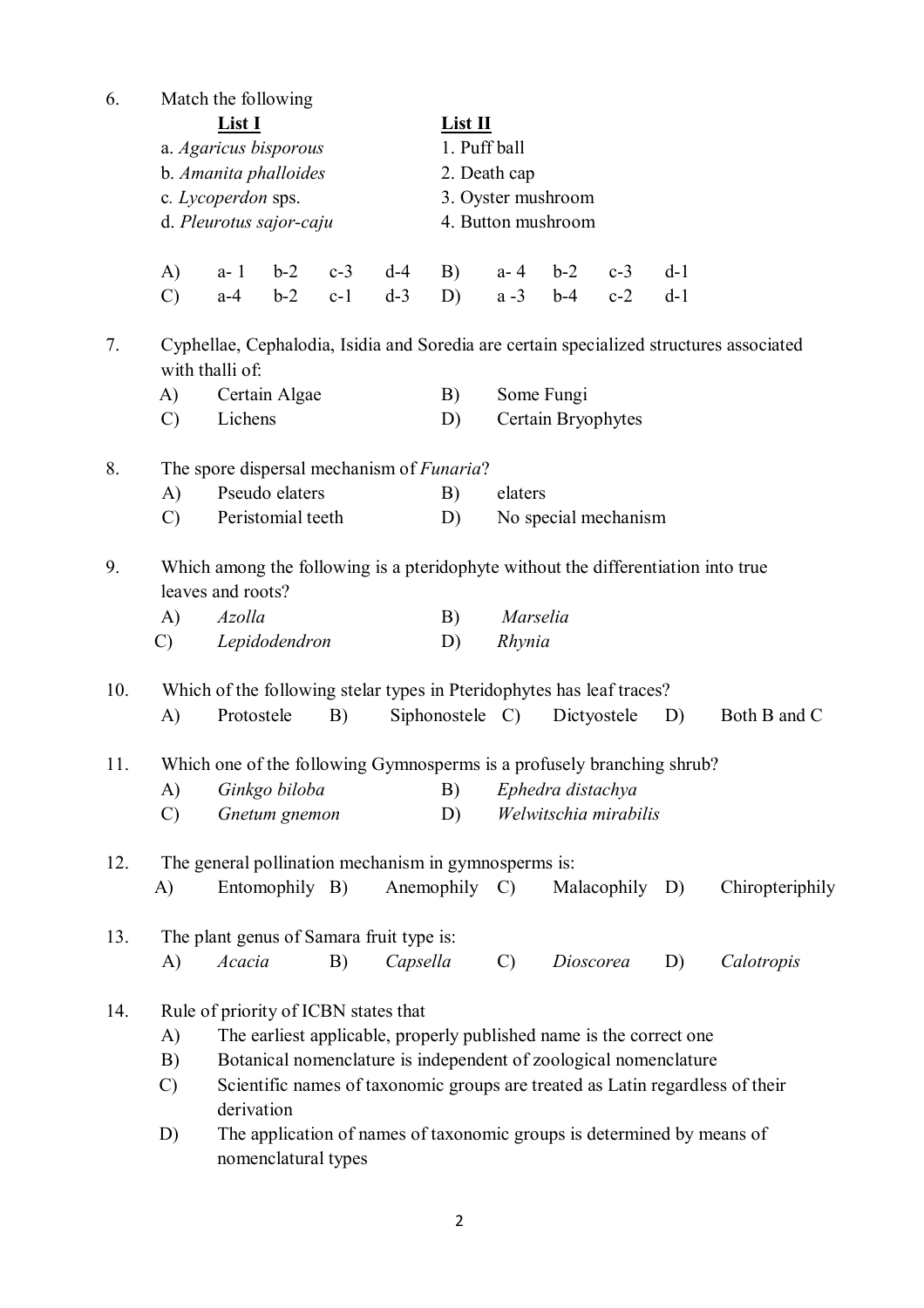| 15. | Hypanthodium is a special type of inflorescence seen in:                                                                         |           |               |                                                                              |                                                                        |            |               |                                |       |       |                  |  |
|-----|----------------------------------------------------------------------------------------------------------------------------------|-----------|---------------|------------------------------------------------------------------------------|------------------------------------------------------------------------|------------|---------------|--------------------------------|-------|-------|------------------|--|
|     | A)                                                                                                                               | Dianthus  |               | B)                                                                           |                                                                        | Dorstenia  | $\mathcal{C}$ | Poinsettia                     |       | D)    | Ficus            |  |
| 16. | Match the following:<br>List I<br>a. Nymphaeaceae<br>b. Brassicaceae<br>c Dipterocarpaceae<br>d. Asclepiadaceae                  |           |               | List II<br>1. pollinia<br>2. trifid style<br>3. laminar stamen<br>4. siliqua |                                                                        |            |               |                                |       |       |                  |  |
|     | A)                                                                                                                               | $a - 3$   | $b-1$         | $c-4$                                                                        | $d-2$                                                                  | B)         | $a - 4$       | $b-2$                          | $c-3$ | $d-1$ |                  |  |
|     | $\mathcal{C}$                                                                                                                    | $a-4$     | $b-2$         | $c-1$                                                                        | $d-3$                                                                  | D)         | $a-3$         | $b-4$                          | $c-2$ | $d-1$ |                  |  |
| 17. | Head office of NBPGR is at:                                                                                                      |           |               |                                                                              |                                                                        |            |               |                                |       |       |                  |  |
|     | A)                                                                                                                               | New Delhi |               | B)                                                                           | Mumbai                                                                 |            | $\mathcal{C}$ | Kolkata                        |       | D)    | Chennai          |  |
| 18. | Indigo is obtained from several species of <i>Indigofera</i> . In the plant the dye occurs as a<br>colourless glycoside in the   |           |               |                                                                              |                                                                        |            |               |                                |       |       |                  |  |
|     | A)                                                                                                                               | seeds     |               | B)                                                                           | fruit                                                                  |            | $\mathcal{C}$ | leaves                         |       | D)    | bark             |  |
| 19. | Investigating plants used by societies in various parts of the world is known as                                                 |           |               |                                                                              |                                                                        |            |               |                                |       |       |                  |  |
|     | Ethnobotany. The father of ethnobotany is                                                                                        |           |               |                                                                              |                                                                        |            |               |                                |       |       |                  |  |
|     | A)<br>$\mathcal{C}$                                                                                                              |           | Frank Cushing | <b>Richard Evans Schultes</b>                                                | Jacques Cartier<br>B)<br>John William Harshberger<br>D)                |            |               |                                |       |       |                  |  |
| 20. | Match the following<br>List I<br>a. Heart wood<br>b. Hard wood<br>c Sapwood<br>d. Soft wood                                      |           |               | 4. Tyloses                                                                   | List II<br>1. Gymnosperms<br>2. Recently formed wood<br>3. Angiosperms |            |               |                                |       |       |                  |  |
|     | A)                                                                                                                               | $a-3$     | $b-1$         | $c-4$                                                                        | $d-2$                                                                  | B)         |               | $a - 4$ $b - 2$                | $c-3$ | $d-1$ |                  |  |
|     | $\mathcal{C}$                                                                                                                    | $a-4$     | $b-2$         | $c-1$                                                                        | $d-3$                                                                  | D)         | $a-4$         | $b-3$                          | $c-2$ | $d-1$ |                  |  |
| 21. | Many amphivasal vascular bundles are distributed in the ground tissue after the<br>anomalous secondary thickening in the stem of |           |               |                                                                              |                                                                        |            |               |                                |       |       |                  |  |
|     | A)                                                                                                                               |           | Dracaena      | B)                                                                           |                                                                        | Boerhaavia | $\mathcal{C}$ | Bignonia                       |       | D)    | <i>Mirabilis</i> |  |
| 22. | Fumaria type, Cucurbita type, Lathyrus type and Anemarrhena type are related to                                                  |           |               |                                                                              |                                                                        |            |               |                                |       |       |                  |  |
|     | Nodal anatomy<br>A)                                                                                                              |           |               |                                                                              |                                                                        |            |               | Root-stem transition<br>B)     |       |       |                  |  |
|     | $\mathcal{C}$<br>Floral anatomy                                                                                                  |           |               |                                                                              |                                                                        |            |               | Anomalous secondary thickening |       |       |                  |  |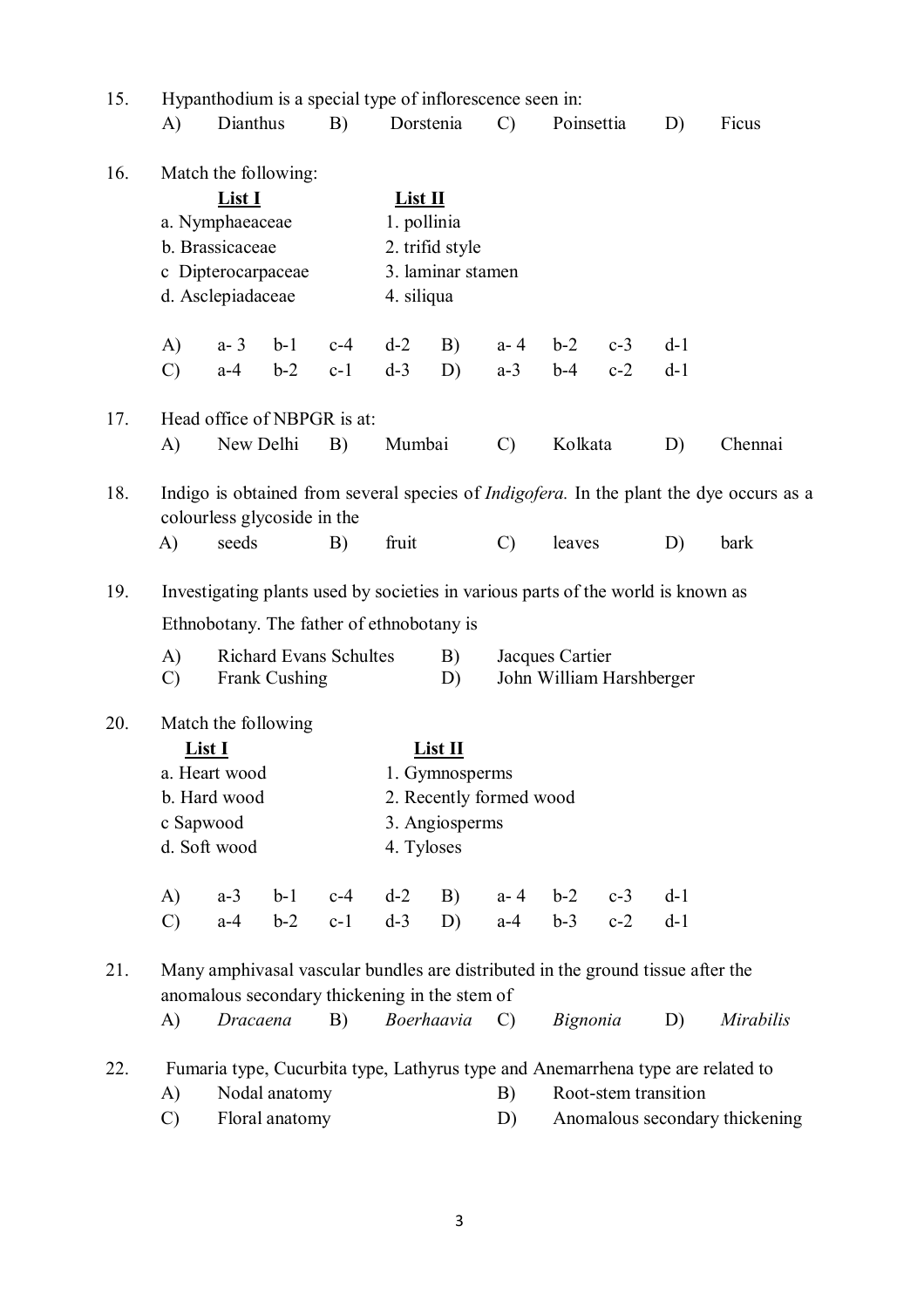23. Match the following

| List I              | List II                                           |
|---------------------|---------------------------------------------------|
| a. Rotary microtome | 1. diamond knife                                  |
| b. Sledge microtome | 2. for cutting frozen samples                     |
| c Cryotome          | 3. serial sections of paraffine mbedded materials |
| d. Ultratome        | 4. to take sections of wood and hard materials    |
|                     |                                                   |

|  |  |  | A) a-3 b-1 c-4 d-2 B) a-4 b-2 c-3 d-1 |  |  |
|--|--|--|---------------------------------------|--|--|
|  |  |  | C) a-3 b-4 c-2 d-1 D) a-4 b-3 c-2 d-1 |  |  |

24. A technique that uses the process of sublimation to change a solvent in frozen state directly to vapour state

- i. Cryosurgery & cryometry
- ii. Freeze drying
- iii. Lyophilization
- A) i only B) ii only C) ii & iii only D) i & iii only
- 25. Which is the correct explanation for the binding of Coomassie Brilliant Blue to proteins?
	- A) It binds to proteins through ionic interactions between sulfonic acid groups and positive protein amine groups through Van der Waals attractions.
	- B) It binds to proteins through ionic interactions with peptide bonds
	- C) It binds to proteins through Van der Waals attractions between sulfonic acid groups and through ionic interactions to positive protein amine groups..
	- D) None of the above
- 26. Identify the non recurrent type of apomixis from the following
	- A) Adventive embryony B) Diplospory
	- C) Apospory D) Parthenogenesis

#### 27 Sporopollenin is the major component of

- A) Exine of pollen grains B) Intine of pollen grains
- C) Pollenkitt D) Prokaryotic spores
- 28. Which of the following is not true about embryo rescue?
	- A) It is used to assist in the development of plant embryos that might not survive to become viable plants
	- B) Embryo rescue was first done by Guha and Maheswary
	- C) The most widely used embryo rescue procedure is embryo culture
	- D) It allows the development of many intergeneric hybrids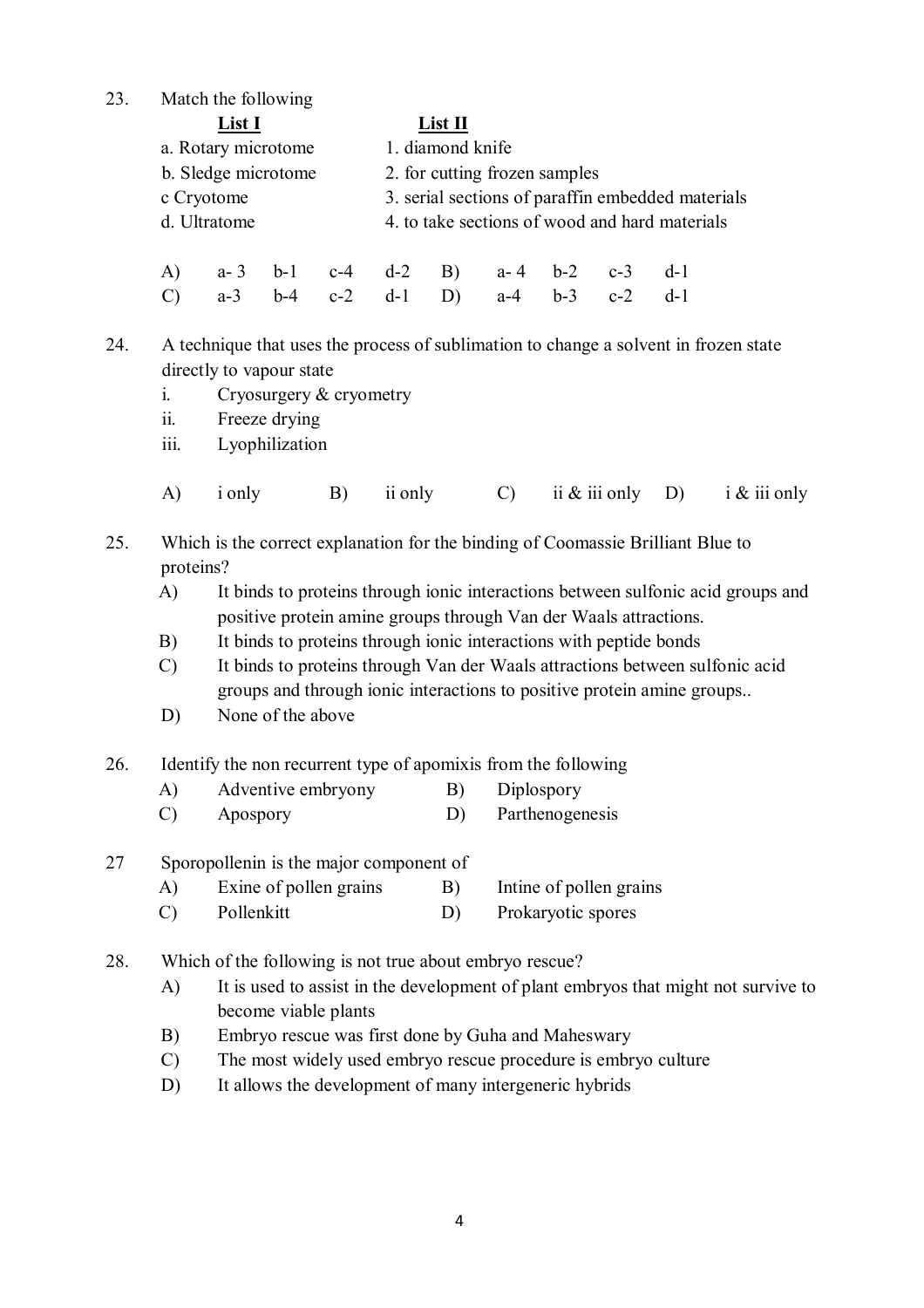- 29. The integral protein complex, Cytochrome b6/f complex which connects Photosystem I and Photosystem II in plants is known as
	- A) Core complex B) F0- F1 complex
	- C) Rieske center D) Quantasomes

30. In which of the following subtype/s of C4 photosynthesis the oxaloacetate formed is reduced in the chloroplast to produce malate?

- A) NADP- malic enzyme type B) NAD- malic enzyme type
- C) PCK type D) Both A and B

# 31. The cation channels called shaker channels (K+ channels) in *Arabidopsis* is an example for

- A) Water channels B) Voltage- gated channels
- C) Electrogenic pumps D) Electroneutral pumps
- 32. Which of the following regarding apoplastic phloem loading is not correct?
	- A) Sucrose moves from a mesophyll cell into the cell wall adjoining a companion cell
	- B) Companion cells are with wall ingrowths
	- C) Sucrose is transported by a sucrose-proton symporter into the companion cell
	- D) From the companion cells sucrose diffuses through branched plasmodesmata into the sieve tube.
- 33. Find the correct statement with respect to the nitrogenase enzyme in biological nitrogen fixation
	- A) Component I of the enzyme is an Fe-protein(nitrogenase reductase)
	- B) Component II of the enzyme is a Mo-Fe protein (nitrogenase)
	- C) The enzyme is located in the cortical cells of the host plant in symbiotic nitrogen fixation
	- D) During enzyme activity the electron flow is from  $Fd\rightarrow$  component II $\rightarrow$ component  $I \rightarrow N_2 \rightarrow NH_3$
- 34. GS-GOGAT pathway in plants is associated with
	- A) Transport of the amides- glutamine and asparagine from the roots
	- B) Symbiotic nitrogen fixation
	- C) Fixation of ammonia
	- D) Conversion of nitrates to nitrites
- 35. Glycolate from photorespiration is the precursor for the formation of the amino acids
	- A) Glycine and serine B) Glutamine and arginine
	- C) Asparagine and glutamine D) Glycine and glutamine
- 36. The enzyme associated with cyanide insensitive respiration:
	- A) Succnic dehydrogenase B) Malate dehydrogenase
	- C) Pyruvate dehydrogenase D) External NAD (P)H dehydrogenase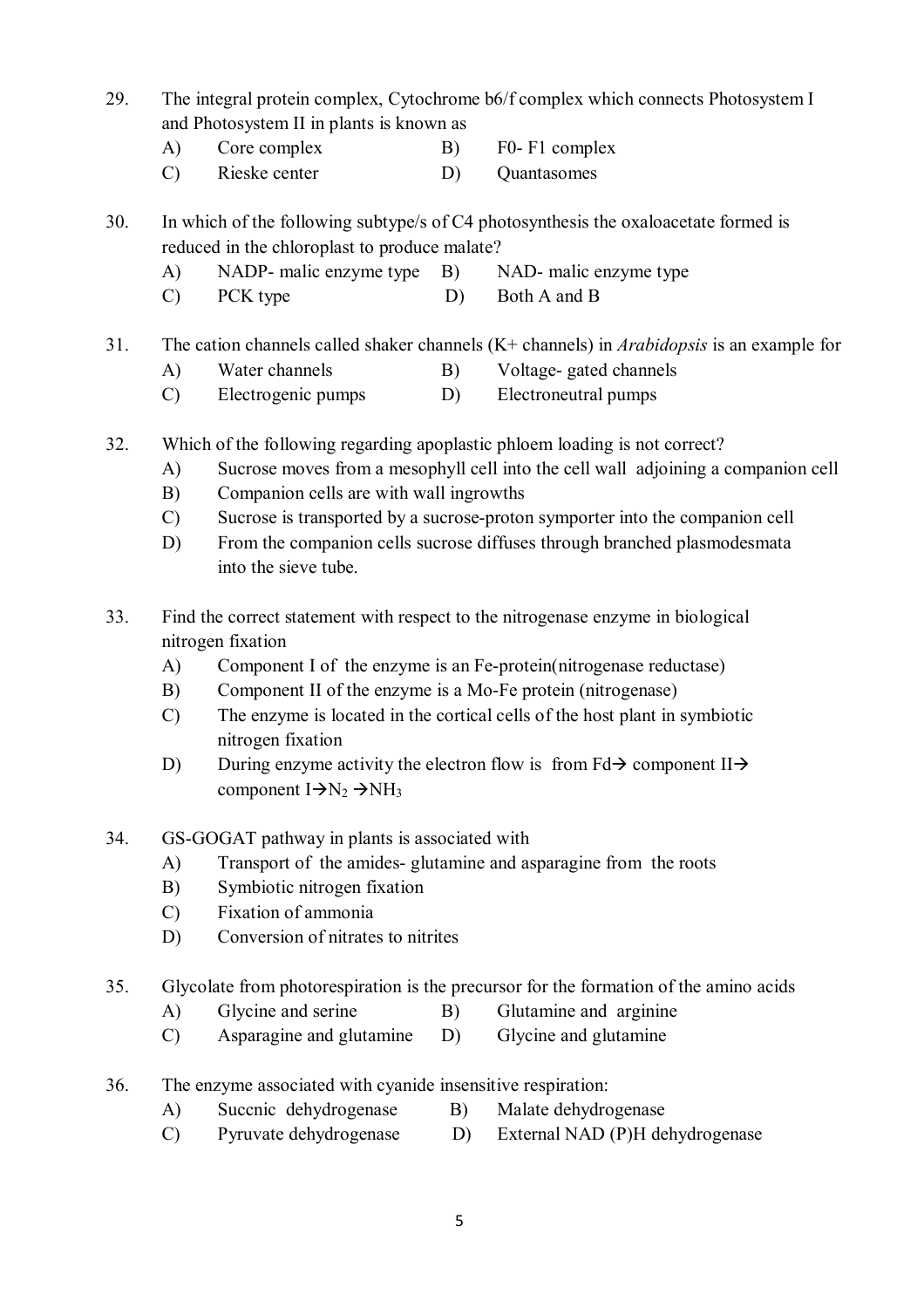- 37. Cytorrhysis refers to:
	- A) collapse of cell wall due to drying
	- B) Breakage of water columns under tension within the xylem
	- C) Membrane and protein destabilization
	- D) Ion toxicity

38. The photoreceptor protein which regulates high fluence blue light mediated hypocotyl and stem elongation, anthocyanin biosynthesis, stomatal opening, chloroplast movement and regulation of flowering time is:

- A) Phytochrome A B) Phytochrome B
- C) Cryptochrome D) Phototropin
- 39. Synthesis of the aromatic amino acids Phenyl alanine, Tyrosine and Tryptophan occurs through:
	- A) Terpenoid pathway B) Malonic acid pathway
	- C) Shikimate pathway D) Isoprenoid pathway
- 40. The Acid Growth hypothesis proposed by Rayle and Cleland (1970) and Hager, Menzel and Cross (1971) explains the mechanism of action of:
	- A) Auxins B) Gibberrellins C) Cytokinins D) Abscisic acid
- 41. The reducing equivalents (NADPH) for the fixation of ammonia in roots are supplied by oxidation of carbohydrates through -------pathway.
	- A) Glycolysis B) Citric acid cycle

C) Cyanide resistant respiration D) Oxidative pentose phosphate pathway

42. The Proton gradient in mitochondria develops across the ----.

- A) Matrix B) Inner membrane
- C) Inter membrane space D) Outer membrane
- 43. Identify the simplest and most widely used method to determine the amount of protein or nucleic acid in a given solution:
	- A) Spectrophotometry B) Gas liquid chromatography
	- C) Nuclear magnetic resonance D) Mass spectroscopy

44. Match the following phytohormones in List I with their physiological functions in List II

#### **List I List II**

- a. Auxins 1. Stomatal closing during water stress
- b. Gibberellins 2. Counteraction of apical dominance
- c. Cytokinins 3. Root initiation
- d. Abscisic acid 4. Stem elongation
- A) a-1, b-3, c-2, d-4 B) a-1,b-3, c-4, d-2
- C) a-3, b-1, c-2, d-4 D) a-3,b-4, c-2, d-1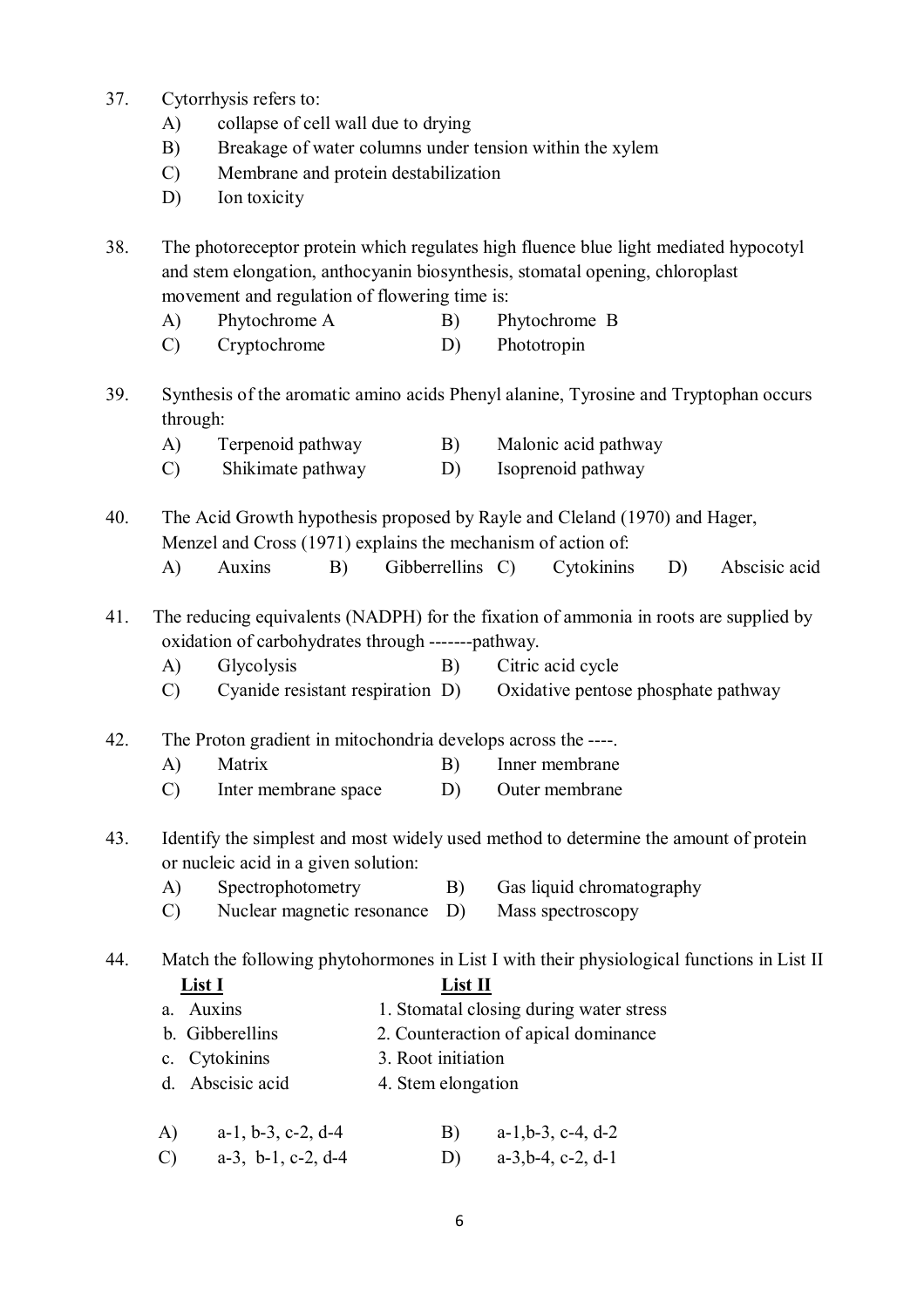- 45. Find out the incorrect statement with respect to  $C_3$  type of carbon assimilation:
	- A) The  $CO<sub>2</sub>$  acceptor is a five carbon aldo compound
	- B) The first stable compound is 3-PGA
	- C) Photorespiration high
	- D) Eighteen ATP molecules utilized for the synthesis of one molecule of glucose
- 46. Rice is an example for a short day plant. Read the following statements regarding flowering in rice and point out the correct ones:
	- I) In rice the genes Heading- date1and Heading- date 3a control flowering
	- II) Rice plant flowers when the night exposure is 8- 10 hrs
	- III) The inhibition of flowering in rice is under the control of photo conversion of phytochrome from Pr to Pfr on exposure to red light
	- IV) A subsequent exposure to FR light which photo converts the pigment back to the physiologically inactive Pr form, restores the flowering response
	- A) I and II only B) I, II and III C) I, III and IV D) III and IV only
- 47. Yang cycle is specifically associated with the synthesis of:
	- A) Ethylene from ACC
	- B) ABA from xanthoxal
	- C) Methionine from S- adenosyl 5- methyl thioadenosine
	- D) Gibberellins from isopentenyl pyrophosphate
- 48. The most abundant transport protein in the plants is:
	- A) SLAC1 anion transporter associated with guard cells,
	- B) Triose phosphate-phosphate translocator of chloroplasts
- C) Cation-H<sup>+</sup> antiporter
	- D) ZIP metal transporters which mediate uptake of Fe, Mn & Zn ions into plants
- 49. A specific function of the essential element Potassium is:
	- A) translocation of carbohydrates
	- B) oxygen evolution during photosynthesis
	- C) second messenger in metabolic regulation
	- D) stomatal movements
- 50. Identity the genes in *Arabidopsis thaliana* involved in mutation of floral organs which convert petals into sepals and stamens into carpels:
	- A) Apetala 1 and Apetala 2 B) Apetala 3 and Pistillata
	- C) Apetala 3 and Agamous D) Plena and Farinelli
- 51. The common measurement unit of water potential is:
	- A) Pixel B) Pascal C) Pi D) mol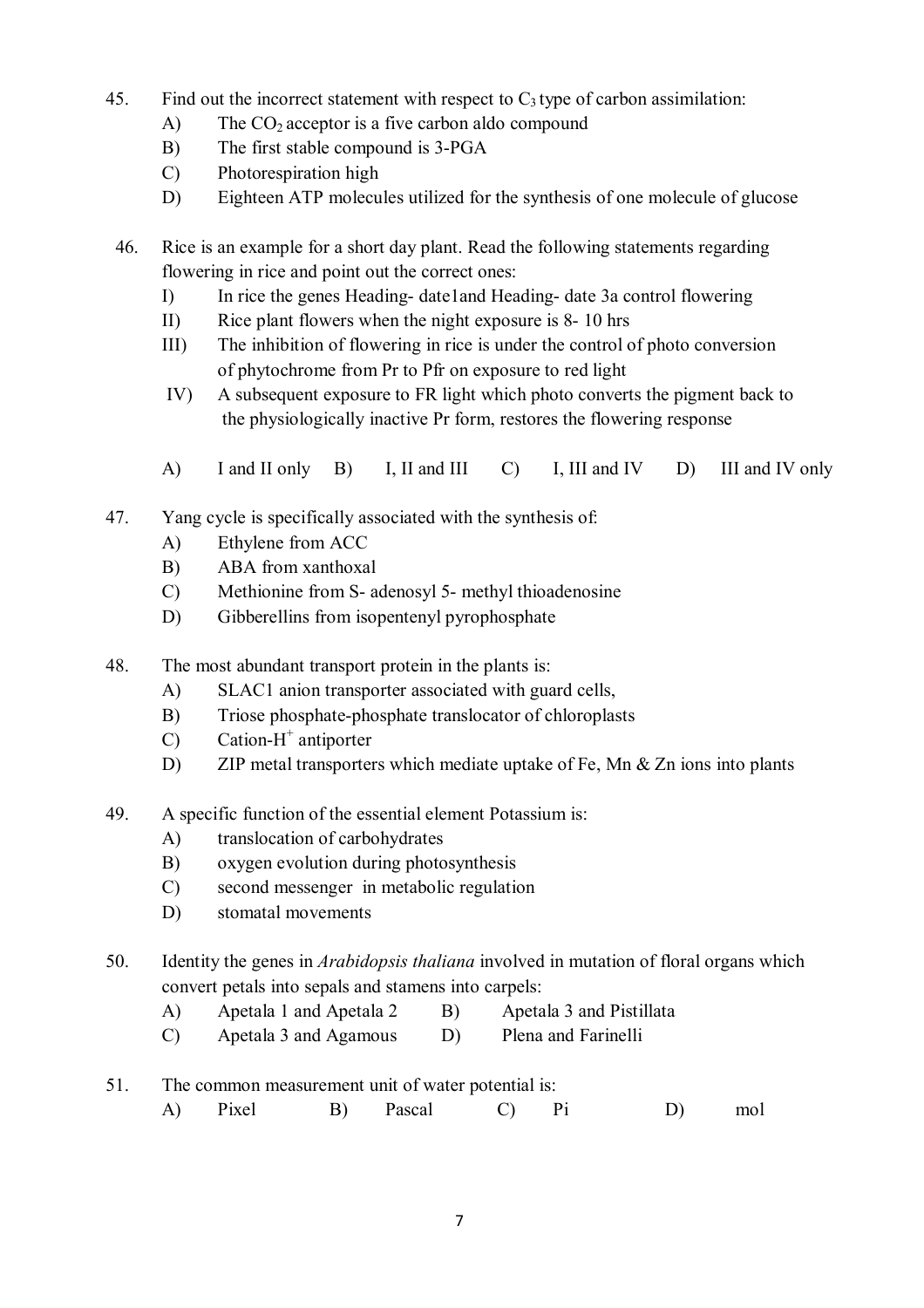| 52. | The shape of the $H_2O$ molecule is based upon the concepts of hybridization                                                                                               |                                                                                                                                                                     |    |                |                |                   |                                             |    |               |  |  |  |
|-----|----------------------------------------------------------------------------------------------------------------------------------------------------------------------------|---------------------------------------------------------------------------------------------------------------------------------------------------------------------|----|----------------|----------------|-------------------|---------------------------------------------|----|---------------|--|--|--|
|     | $\mathbf{A}$                                                                                                                                                               | Pyramidal                                                                                                                                                           |    | B)             | Tetrahedral    |                   |                                             |    |               |  |  |  |
|     | $\mathcal{C}$                                                                                                                                                              | D)<br>Angular or bent                                                                                                                                               |    |                |                |                   | Linear                                      |    |               |  |  |  |
| 53. | How many hydrogen bonds are formed by the following DNA sequence?<br>5'-CGATCCTAAGGTT-3'                                                                                   |                                                                                                                                                                     |    |                |                |                   |                                             |    |               |  |  |  |
|     | A)                                                                                                                                                                         | 16                                                                                                                                                                  | B) | 18             |                | $\mathcal{C}$     | 21                                          | D) | 32            |  |  |  |
| 54. | The major precursor for the biosynthesis of glucose in gluconeogenesis is<br>glucogenic amino acids<br>Propionate<br>B)<br>A)<br>Pyruvate<br>$\mathcal{C}$<br>D)<br>malate |                                                                                                                                                                     |    |                |                |                   |                                             |    |               |  |  |  |
| 55. | $\mathbf{A}$                                                                                                                                                               | Which amino acid can adopt phi and psi angles in all four quadrants of the<br>Ramachandran plot?<br>alanine                                                         | B) |                | Glycine        | $\mathcal{C}$     | Lysine                                      | D) | Aspartic acid |  |  |  |
| 56. | $\bf{A}$<br>$\mathcal{C}$                                                                                                                                                  | Identify the Omega- 3 family of fatty acid from the following<br>Linoleic acid<br>B)<br>Arachidonic acid<br>D)                                                      |    |                |                |                   | Gamma-Linoleic acid<br>Docosahexaenoic acid |    |               |  |  |  |
| 57. |                                                                                                                                                                            | Match the following                                                                                                                                                 |    |                |                |                   |                                             |    |               |  |  |  |
|     |                                                                                                                                                                            | List I                                                                                                                                                              |    |                | List II        |                   |                                             |    |               |  |  |  |
|     | a                                                                                                                                                                          | Saturated fatty acid                                                                                                                                                |    | $\mathbf{1}$   | Sterculic acid |                   |                                             |    |               |  |  |  |
|     | b                                                                                                                                                                          | Unsaturated fatty acid                                                                                                                                              |    | $\overline{2}$ |                |                   | 13-methyl-tetradecanoate acid               |    |               |  |  |  |
|     | $\mathbf{C}$                                                                                                                                                               | Branched chain fatty acid                                                                                                                                           |    | 3              | Butyric acid   |                   |                                             |    |               |  |  |  |
|     | d                                                                                                                                                                          | Cyclic fatty acid                                                                                                                                                   |    | $\overline{4}$ | Oleic acid     |                   |                                             |    |               |  |  |  |
|     |                                                                                                                                                                            |                                                                                                                                                                     |    |                |                |                   |                                             |    |               |  |  |  |
|     |                                                                                                                                                                            | A) $a-2, b-3, c-4, d-1$                                                                                                                                             |    |                |                |                   | B) $a-4, b-3, c-2, d-1$                     |    |               |  |  |  |
|     | $\mathcal{C}$ )                                                                                                                                                            | $a-4, b-3, c-1, d-2$                                                                                                                                                |    |                |                |                   | D) $a-3$ , b-4, c-2 d-1                     |    |               |  |  |  |
| 58. |                                                                                                                                                                            | What is the final product of purine degradation in mammals?                                                                                                         |    |                |                |                   |                                             |    |               |  |  |  |
|     | $\bf{A}$                                                                                                                                                                   | Guanine                                                                                                                                                             | B) |                | Hypoxamine     | $\mathcal{C}$     | uric acid                                   | D) | None of these |  |  |  |
| 59. |                                                                                                                                                                            |                                                                                                                                                                     |    |                |                |                   |                                             |    |               |  |  |  |
|     | A)                                                                                                                                                                         | An important feature of Vitamin B1:<br>Sunshine vitamin                                                                                                             |    |                |                |                   | Antibiotic vitamin                          |    |               |  |  |  |
|     | $\mathcal{C}$                                                                                                                                                              | Antiaging factor                                                                                                                                                    |    |                | B)<br>D)       |                   | Antinuritic factor                          |    |               |  |  |  |
|     |                                                                                                                                                                            |                                                                                                                                                                     |    |                |                |                   |                                             |    |               |  |  |  |
| 60. |                                                                                                                                                                            | Receptor proteins that detect molecules outside the cell and activate internal signal<br>transduction pathways and ultimately cellular responses are called ------. |    |                |                |                   |                                             |    |               |  |  |  |
|     | A)                                                                                                                                                                         | Serpentine receptors                                                                                                                                                |    |                | B)             | Steroid receptors |                                             |    |               |  |  |  |
|     | $\mathcal{C}$                                                                                                                                                              | Adhesion receptors                                                                                                                                                  |    |                | D)             |                   | Receptor enzymes                            |    |               |  |  |  |
|     |                                                                                                                                                                            |                                                                                                                                                                     |    |                |                |                   |                                             |    |               |  |  |  |

61. In competitive inhibition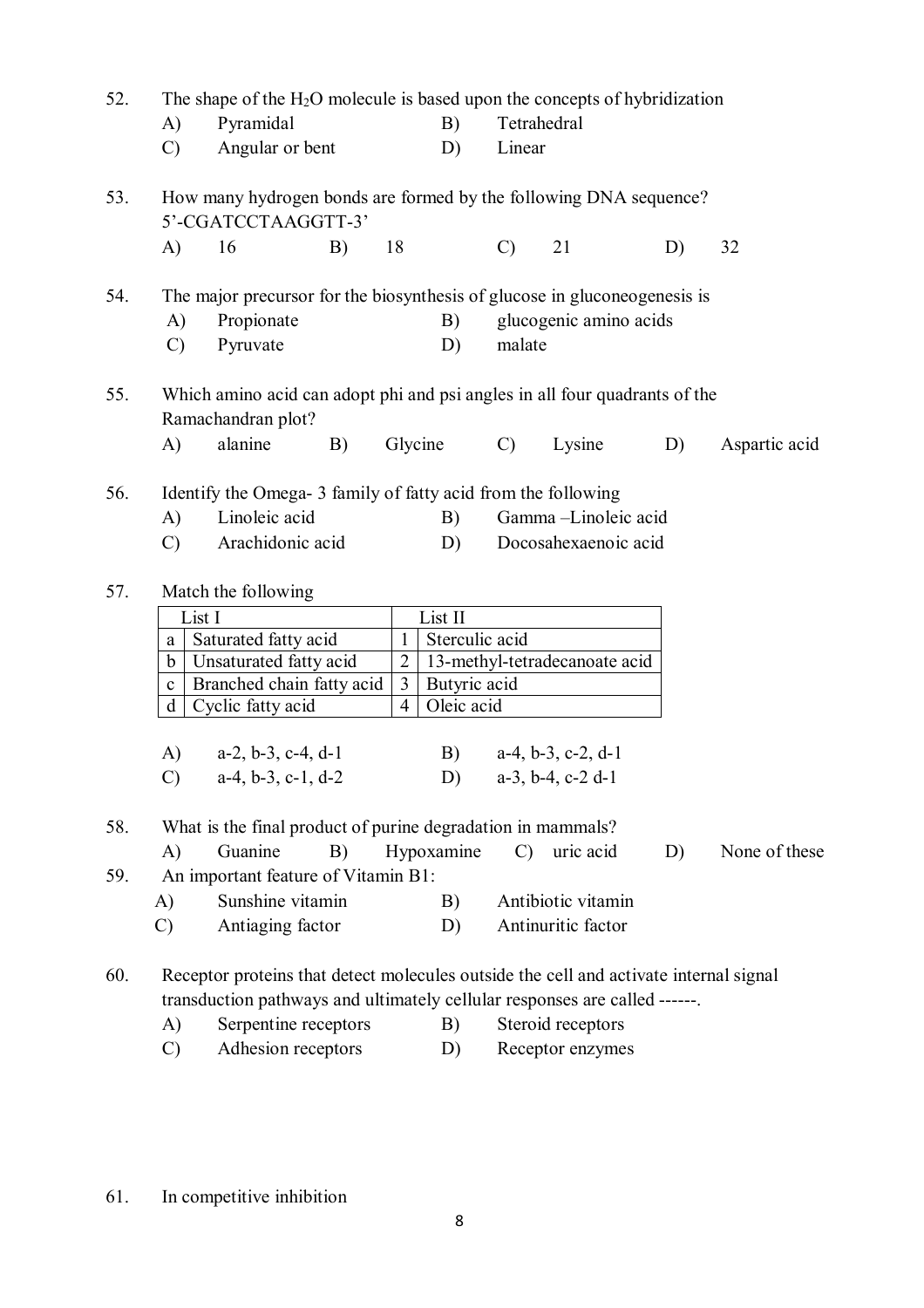- A) Both Km and Vmax increase
- B) Km increases Vmax normal
- C) Km decreases Vmax normal
- D) KM decreases Vmax increases
- 62. Identify the group which contain Essential amino acids only: i.valine, leucine, isoleucine, methionine, lysine ii. Alanine, Proline, Glycine, serine iii.Glutamine, Aspargine, cysteine, serine, Glycine iv. leucine, isoleucine, methionine, lysine, phenyl alanine
	- A) iii, & iv B) ii & iii C) i & iii D) i & iv
- 63. The proteins destined to be secreted move through the secretory pathway in the **Sequence** 
	- A) mitochondria  $\rightarrow$  Smooth endoplasmic reticulum  $\rightarrow$  Rough endoplasmic reticulum  $\rightarrow$  Golgi cisternae  $\rightarrow$  Secretory vesicle  $\rightarrow$  Cell surface
	- B) Smooth endoplasmic reticulum  $\rightarrow$  Golgi transport vesicle  $\rightarrow$  Golgi cisternae  $\rightarrow$ Secretory vesicle  $\rightarrow$  Cell surface
	- C) Rough endoplasmic reticulum  $\rightarrow$  Golgi transport vesicle  $\rightarrow$  Golgi Cisternae $\rightarrow$ Secretory vesicle  $\rightarrow$  Cell surface
	- D) Rough endoplasmic reticulum  $\rightarrow$  Golgi Cisternae  $\rightarrow$  Golgi transport vesicle  $\rightarrow$ Secretory vesicle  $\rightarrow$  Cell surface
- 64. Many natural resins are used as mounting media for permanent slide preparations. Select the correct statement related to natural resins:
	- i. Canada balsam is an oleoresin extracted from the bark of *Abiesbalsamea*
	- ii. Canada balsam is soluble in xylene and harden very quickly.
	- iii. DPX is a natural resin
	- iv. Canada balsam has a refractive index of 1.54
	- A) i & iv B) ii & iii C) i & iii D) i & ii

65. Which of the following plant cells undergo programmed cell death to become functional? A) Root cap cell B) Xylem vessel C) Guard cell D) Sieve tube

- 66. Which of the following provides morphological evidence of genetic recombination during meiosis?
	- A) Synapsis B) Chaismata
	- C) Terminalization D) Bivalent formation
- 67. According to the pressure flow hypothesis proposed by Ernst Munch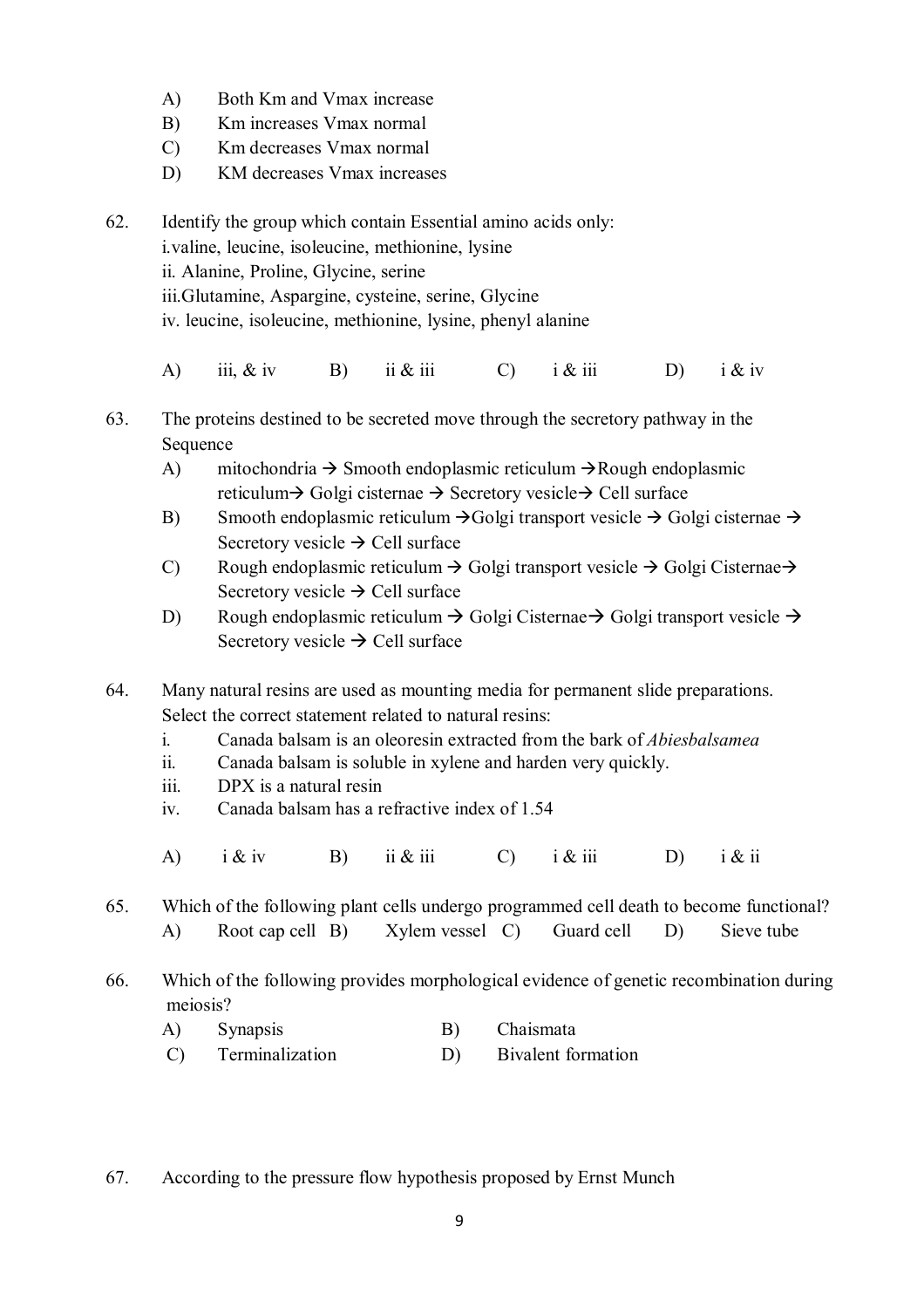photosynthate movement from source to sink is driven by

- A) Transpiration pull B) An osmotically generated pressure gradient
- C) pH gradient D) ATP- dependent pressure flow pump
- 68. Choose the correct sequence of DNA replication
	- A) Recognition of origin of initiation point→Unwindling double helix→RNA priming→Synthesis of leading and lagging strand
	- B) Unwindling double helix $\rightarrow$  Recognition of origin of initiation point $\rightarrow$  RNA priming→Synthesis of leading and lagging strand
	- C) RNA priming $\rightarrow$  Unwindling double helix $\rightarrow$  Recognition of origin of initiation point→ synthesis of leading and lagging strand
	- D) Unwindling double helix→RNA priming→ Recognition of origin
- 69. The bending movement of cilia and flagella
	- A) are associated with microtubules and kinesins
	- B) are produced when dynein motors pull adjacent microtubule doublets past each other
	- C) involves dynein action on microfilaments
	- D) involves myosin action on intermediate filaments
- 70. Which among the following is not an example of transmembrane transport between different subcellular compartments?
	- A) Transport from stroma into thylakoid space
	- B) Transport from the cytoplasm into the lumen of the endoplasmic reticulum
	- C) Transport from endoplasmic reticulum into the Golgi complex
	- D) Transport from mitochondrial inter membrane space into the mitochondrial matrix
- 71. Balbiani rings occur in
	- A) Lamp brush chromosomes B) Polytene chromosomes
	- C) B chromosomes D) Autosomes
- 72. Which of the following experiments was not involved in identifying DNA as the genetic material?
	- A) Luria–Delbruck experiment
	- B) Experiment of Avery, Macleod and McCarthy
	- C) Griffith's experiment
	- D) Hershey-Chase experiment
- 73. Find out the characteristic specific to a composite transposon:
	- A) It can cause sequence changes within a genome by the movement to a new site
	- B) Its transposition may have direct effects on gene expression
	- C) It carries markers such as drug resistance in the central region
	- D) It has inverted terminal repeats
- 74. What is true about telomerase enzyme?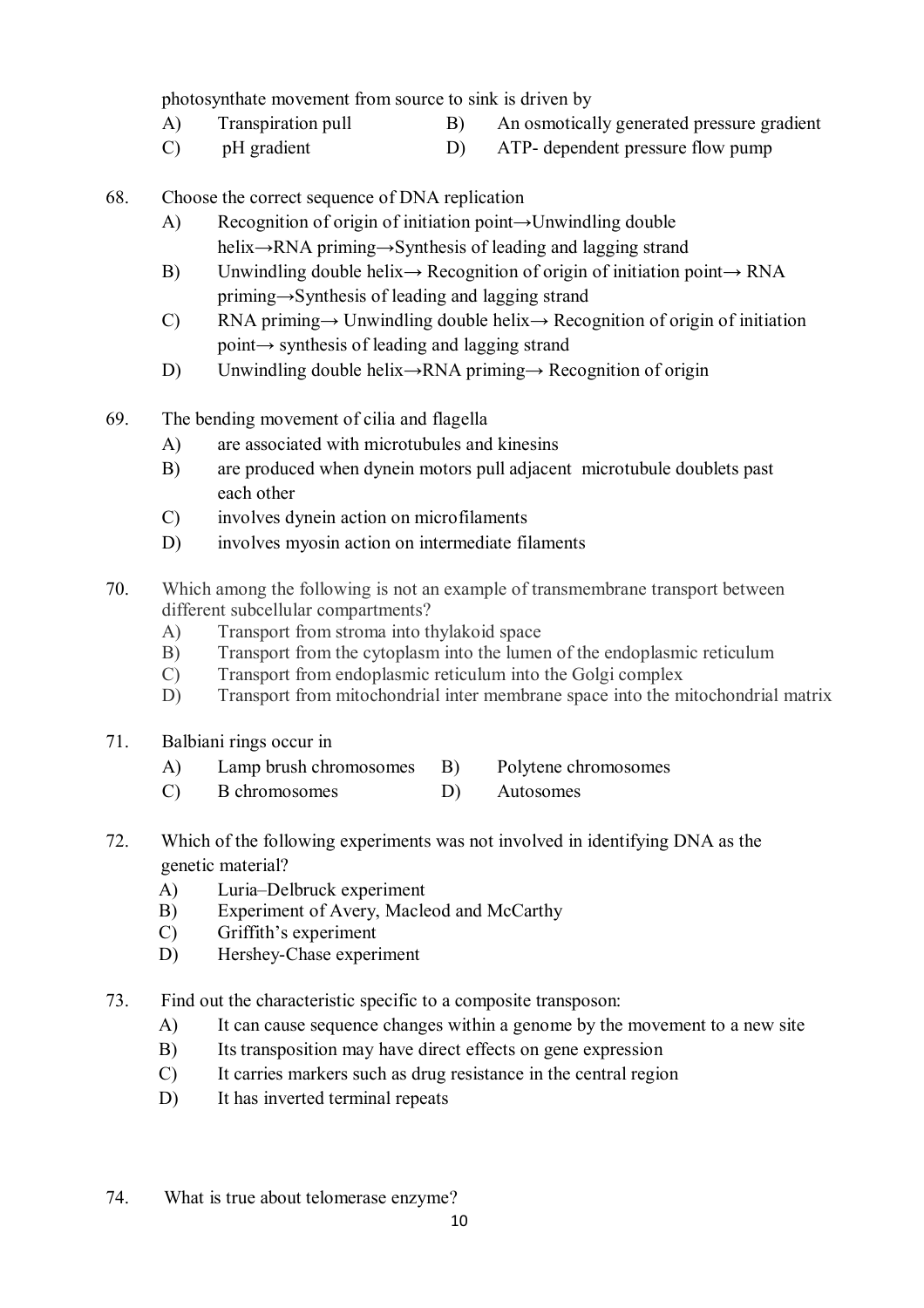- A) Telomeres are synthesized by telomerase enzyme
- B) Telomerase is a ribonucleoprotein enzyme
- C) In the absence of telomerase telomeres shorten during each cell division
- D) All the above
- 75. Which of the following is true about RNA polymerases in eukaryotes?
	- A) RNA polymerase I produces rRNA, RNA polymerase II produces hnRNA and RNA polymerase III produces tRNA and other small RNAs
	- B) RNA polymerase I produces rRNA, RNA polymerase II produces and processes mRNA and RNA polymerase III produces tRNA
	- C) RNA polymerase I produces rRNA, RNA polymerase II produces hnRNA and RNA polymerase III produces only tRNA.
	- D) RNA polymerase I produces mRNA, RNA polymerase II produces tRNA and RNA polymerase III produces rRNA
- 76. Which of the following is not a DNA binding protein motif?
	- A) Copper finger motif B) Helix-turn-helix
	- C) Helix-loop-helix D) Leucine zippers
- 77. Which of the following is not a process in the processing of hnRNA?
	- A) Addition of methylated cap at the 5' end
	- B) RNA splicing
	- C) Polyadenylation of 3' end
	- D) Hammerhead formation
- 78. Identify the correct general features of genetic code:
	- A) The code is triplet, degenerate, nonoverlapping, commaless, ambiguous and universal
	- B) The code is triplet, degenerate, nonoverlapping, commaless, non-ambiguous and universal
	- C) The code is triplet, non-degenerate, non-overlapping, commaless, ambiguous and universal
	- D) The code is triplet, degenerate, overlapping, commaless, non-ambiguous and universal
- 79. The lac operon has three structural genes z, y and a. Which of the following is not true about them?
	- A) Gene lac Z codes for the enzyme β Galactosidase
	- B) Gene lac Y codes for the enzyme β Galactose permease
	- C) Gene lac A codes for the enzyme β Galactose transacetylase
	- D) Gene lac Z codes for the enzyme  $\alpha$  Galactosidase
- 80. In RNA silencing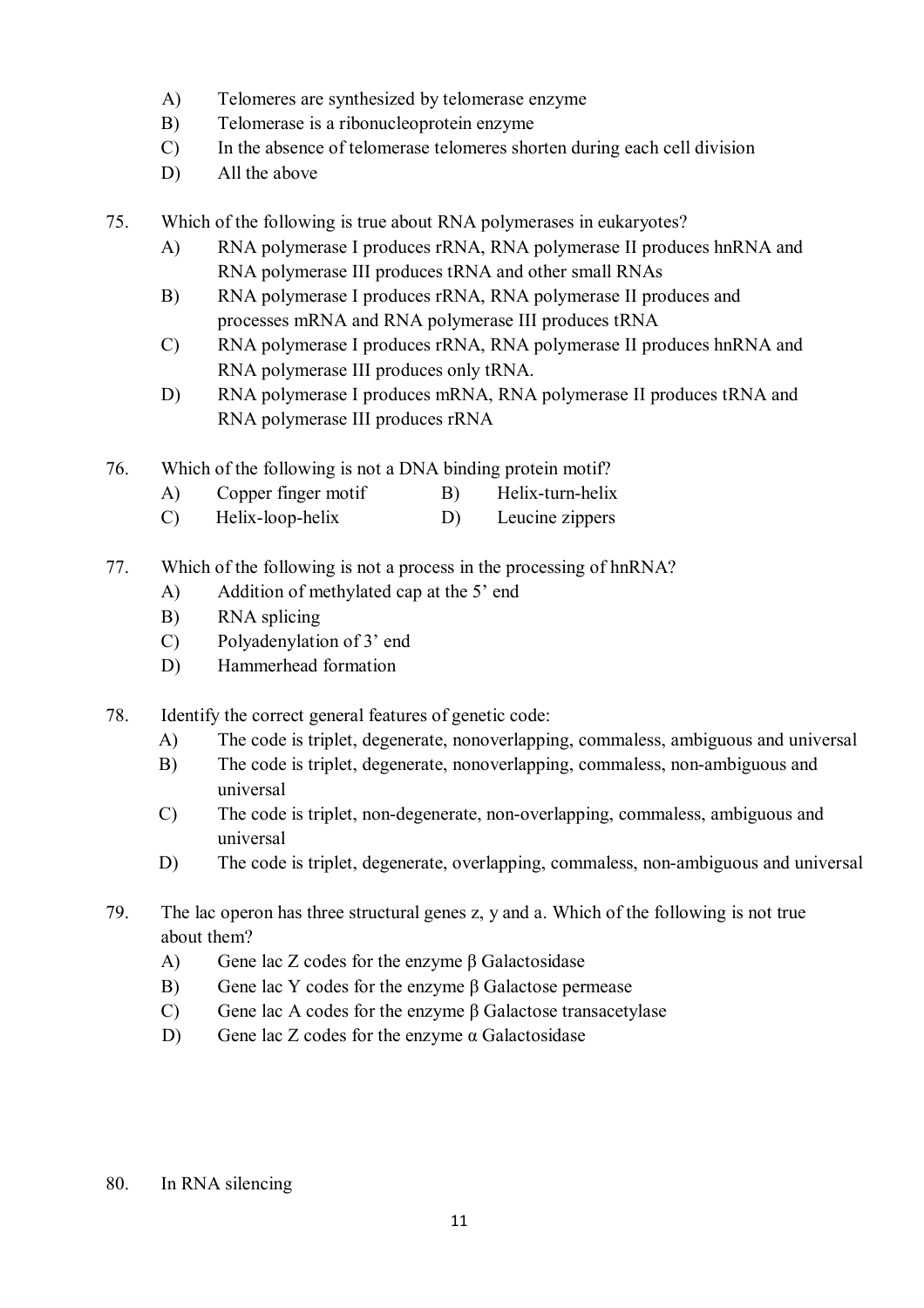- A) dsRNA inhibits expression of a gene
- B) hnRNA inhibits expression of a gene
- C) snRNA inhibits expression of a gene
- D) ssRNA inhibits expression of a gene
- 81. Polydactyly in humans is produced by a dominant gene P. Consider the following statements and find which is **not** true.
	- A) Some heterozygous Pp individuals are not polydactylous
	- B) In the same person polydactyly is expressed differently in hands and feet
	- C) Polydactyly has 100% penetrance
	- D) Polydactyly has variable expressivity
- 82. Besides monohybrid crosses and dihybrid crosses Mendel performed test crosses also. A test cross is the:
	- A) mating of an incompletely known genotype to a genotype which is homozygous recessive at all the loci under consideration
	- B) mating of an incompletely known genotype to a genotype which should be completely homozygous recessive.
	- C) mating of an incompletely known genotype to a genotype which is completely homozygous dominant
	- D) mating of an incompletely known genotype to any one of the parents
- 83. Map distance between genes a and b is 20 while distance between a and c is 8 map units. Genes c and b are 12 map units apart. Then which of the following statement is true?
	- A) Total length of the genetic map is 20 map units
	- B) Total length of the genetic map is 28 map units
	- C) The gene sequence is acb
	- D) A and C are true
- 84. Gene pool is:
	- A) The hypothetical pool of all the alleles of all the loci in the gametes produced by a Mendelian population from which the next generation will arise
	- B) Pool of all the alleles of all the loci in all the individuals of a species
	- C) Pool of all the alleles of all the loci in a Mendelian population which are completely transmitted to the next generation
	- D) Pool of all the alleles of all the loci in all the individuals of a species which are transmitted to the next generation
- 85. A random mating population of 1000 individuals has 960 individuals of dominant phenotype with respect to a diallelic Mendelian locus with complete dominance. What is the frequency of the recessive allele of the locus in the population?
	- A) 0.8 B) 0.4 C) 0.2 D) 0.02
- 86. Live attenuated vaccines contain: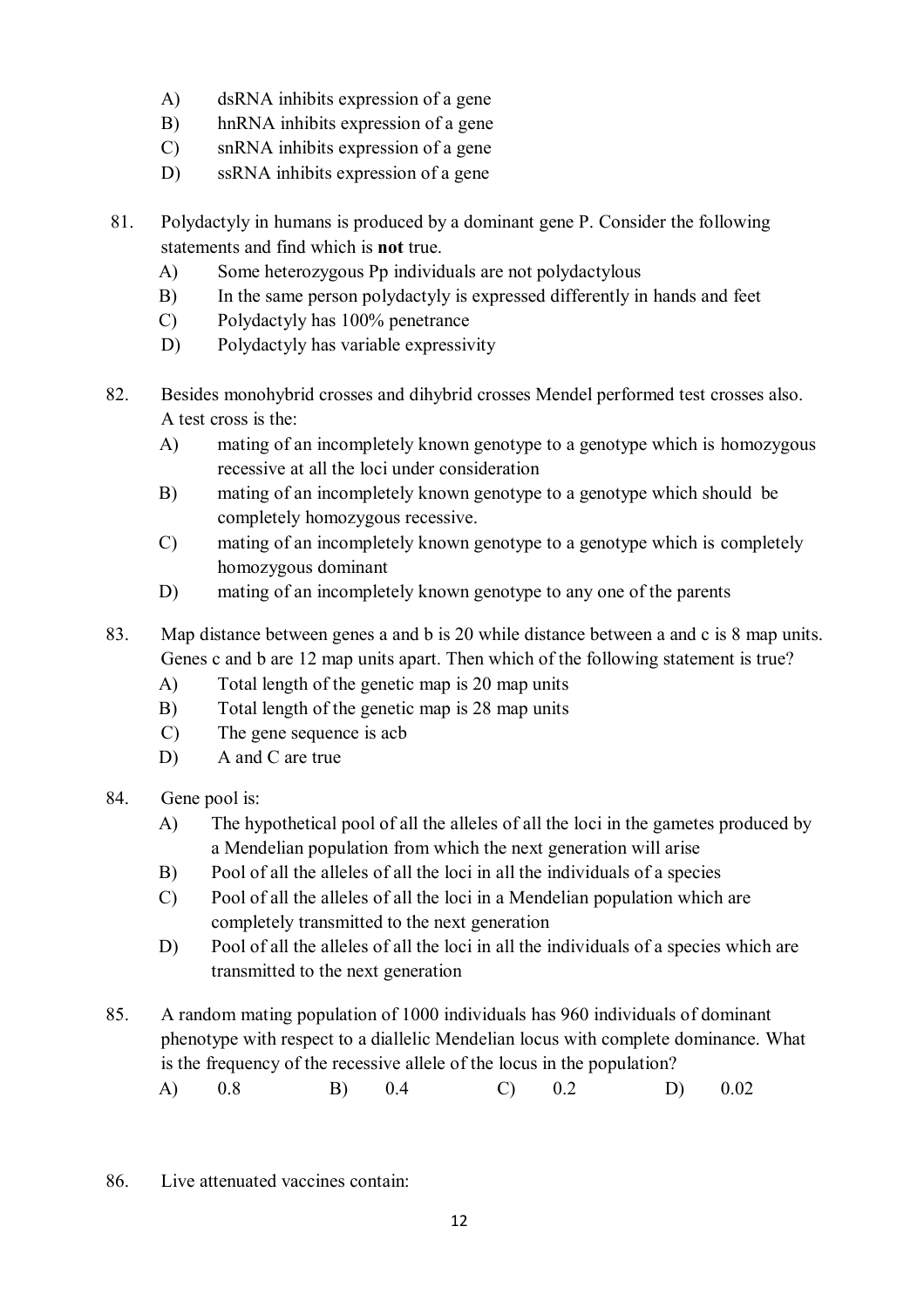- A) A weakened form of the germ that causes a disease
- B) The killed version of the germ that causes a disease
- C) Specific pieces of the germ like its protein, sugar, or capsid
- D) A toxin made by the germ that causes a disease.
- 87. The mode of energy flow in the eco system is -----.
	- A) Unidirectional B) Multidirectional
	- C) Bidirectional D) Circular
- 88. The correct sequence of Sewage treatment process is:
	- A) Chlorination→aeration→release into natural waters
	- B) Particulate settling→aeration→break down of organic matter→chlorination→reverse osmosis→release into natural water
	- C) Break down of organic matter→aeration→release into natural waters
	- D) Chlorination→ break down of organic matter→ aeration→ Particulate settling→ release into natural waters

89. Identify the ozone-depleting substances (ODSs) from the following:

- A) PAN B)  $SO_2$
- C) Chlorofluro carbon D) None of these
- 90. Species that occur in different geographical regions separated by barriers are called A) Allopatric B) Sympatric C) Peripatric D) Sibling
- 91. Author of *Ecology, Community and Lifestyle*:
	- A) Aldo Leopold B) Rachel Carson
	- C) James Lovelock D) Arne Naess
- 92. Which of the following methods is most efficient in converting polluted water into drinking water?
	- A) Bioremediation B) Reverse osmosis
	- C) Osmosis D) Chlorination

93. Identify the bio indicator of  $SO_2$  pollution from the following:

- A) Orchids B) Water hyacinth
	- C) Lichen D) *Aloe vera*
- 94. What is meant by alpha diversity?
	- A) The diversity within a particular area or ecosystem
	- B) A comparison of diversity between ecosystems
	- C) Geographic-scale species diversity
	- D) Global species diversity
- 95. Which of the following radioactive isotope can cause bone cancer?
	- A) Cobalt-60 B) Radium-226
	- C) Thorium-232 D) Strontium-90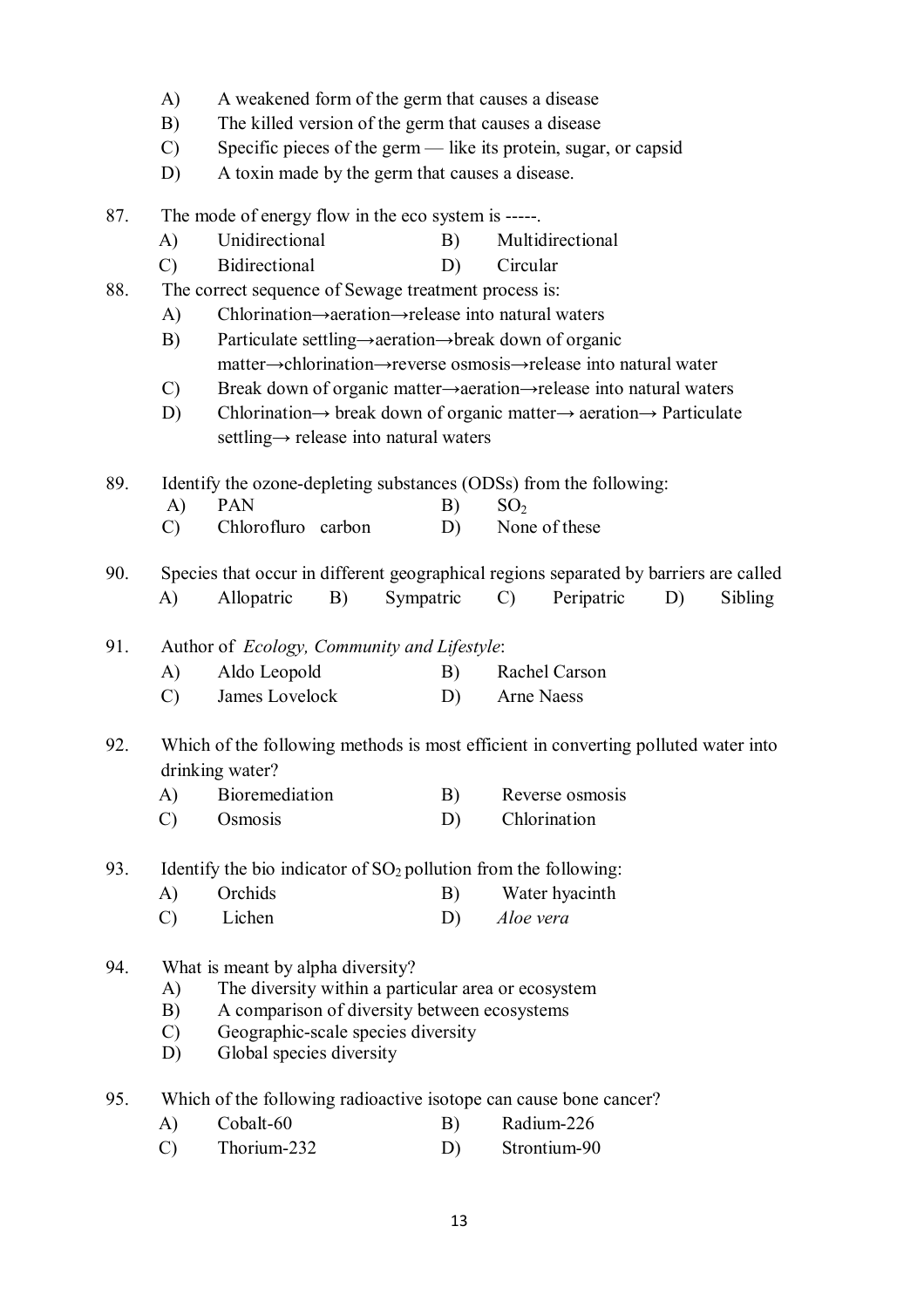- 96. Which of the following is **not** true about CITES (the Convention on International Trade in Endangered Species of Wild Fauna and Flora)?
	- A) CITES is an international agreement between governments
	- B) CITES was drafted as a result of a resolution adopted in 1963 at a meeting of members of IUCN
	- C) On 1 July 1975 CITES entered in force
	- D) CITES has been among the conservation agreements with the lowest membership
- 97. Which is key characteristic of organic farming?
	- A) Protecting the long term fertility of soils by maintaining organic matter levels
	- B) Nitrogen self-sufficiency through the use of biological nitrogen fixation
	- C) Weed, disease and pest control relying primarily on crop rotation and natural predators
	- D) All the above
- 98. Biogas is:
	- A) Pure methane
	- B) Methane and carbon dioxide
	- C) A mixture of gases containing mainly methane and carbon dioxide
	- D) None of the above
- 99. Which of the following is **not** a plant commonly found in the tropical evergreen forests of Malabar?
	- A) *Dipterocarpus indicus* B) *Hopea parviflora*
	- C) *Vateria indica* D) *Rhododendron nilgiricum*
- 100. Which of the following cannot be considered as a palaeoendemic?
	- A) *Ginkgo biloba* (restricted to China and Japan)
	- B) *Sequoia sempervirens* (confined to coastal valleys of California, U.S.A.)
	- C) *Metasequoia* (Confined to Single valley in China)
	- D) *Bombax malabarica* (Bombacaceae)
- 101. According to the Big-bang theory present universe originated about -----.
	- A) 13.7 billion years ago B) 4.5 billion years ago
	- C) 4.6 billion years ago D) 13.7 trillion years ago
- 102. A book written by Alfred Russel Wallace:
	- A) *The Descent of Man, and Selection in Relation to Sex*
	- B) *The Malay Archipelago*
	- C) *The Expression of the Emotions in Man and Animals*
	- D) *On the Origin of Species*
- 103. Which of the following uses the mutation rate of biomoleculesto deduce the time in prehistory when two or more life forms diverged?
	- A) Neutral theory of molecular evolution
	- B) Molecular clock hypothesis
	- C) Concerted evolution
	- D) C-value paradox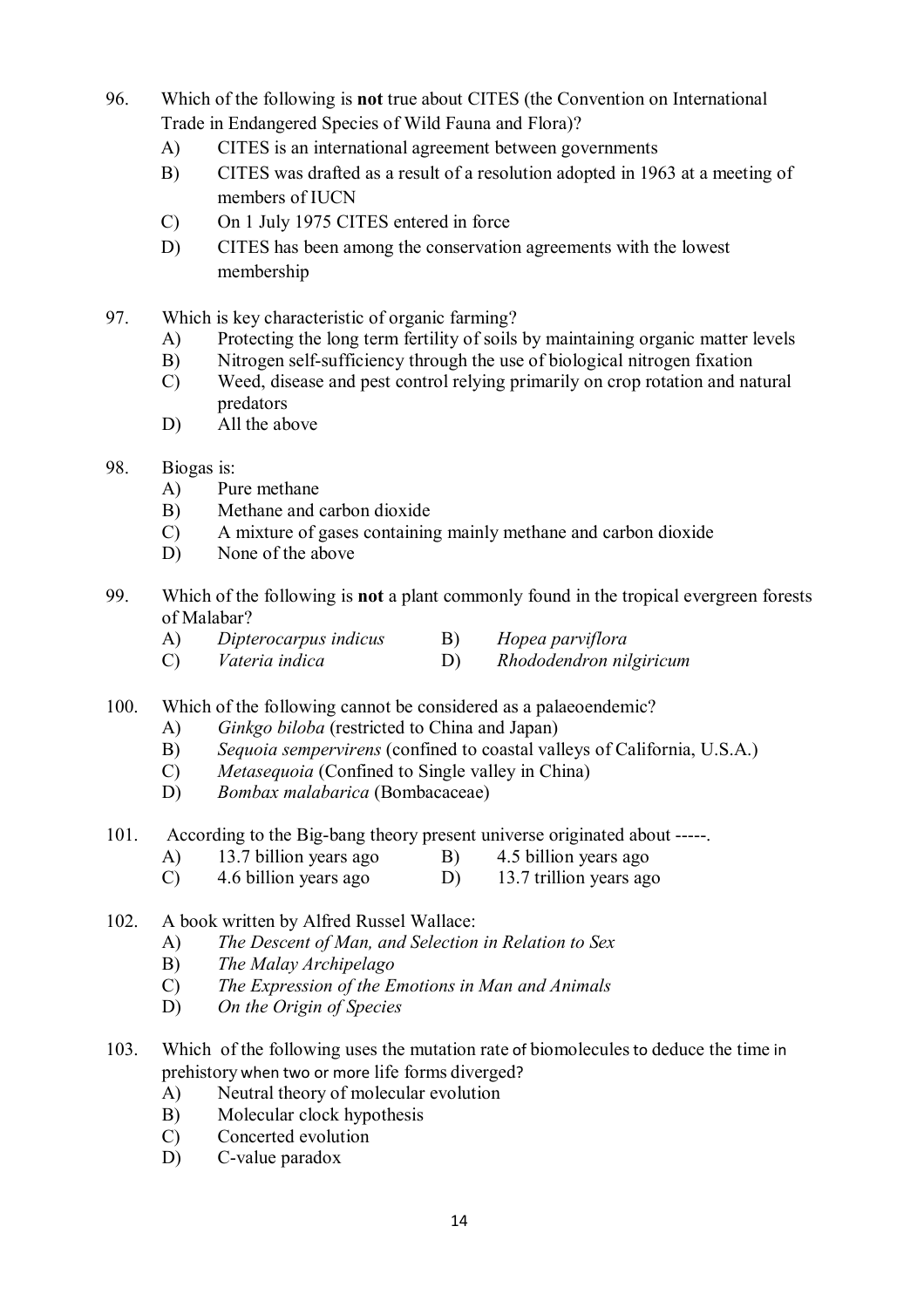- 104. Which is the true statement about DNA sequencing techniques?
	- A) The first-generation methods enabled sequencing of clonal DNA populations
	- B) The second-generation massively increased throughput by parallelizing many reactions
	- C) The third-generation methods allow direct sequencing of single DNA molecules
	- D) All the above
- 105. Haploid produced from a diploid species  $(2n=2x)$ 
	- A) Mono haploid B) Dihaploid
	- C) Trihaploid D) Doubled haploid
- 106. The most abundant genetic diversity in the genomes is revealed by: A) RFLP B) RAPD C) AFLP D) SNP
- 107. The GM crop Golden Rice was genetically modified to produce almost 20 times more beta-carotene. The foreign gene for beta-carotene accumulation were derived from:
	- A) the daffodil *Narcissus pseudonarcissus* and the bacterium *Erwinia uredovora*
	- B) carrot *Daucus carota*
	- C) carrot *Daucus carota* and the bacterium *Erwinia uredovora*
	- D) the bacterium *Erwinia uredovora*
- 108. Select the correct statement regarding the peptides in the Ramachandran Plot:
	- A) The sequence of the peptide can be deducted
	- B) It is not possible to conclude whether a peptide adopts entirely helix or entirely sheet conformation
	- C) Peptides that are unstructured will have all the backbone dihedral angles in th disallowed regions
	- D) The occurrence of a beta-turn conformation in a peptide can be deducted.
- 109. In pruning care should be taken to avoid
	- A) Cutting at internodes B) Cutting in dry season
	- C) Cutting in flowering season D) All the above
- -

#### 110. What is a terrarium?

- A) A miniature garden grown in glass vessels, bottles and dishes
- B) A garden in the terrace
- C) A method of terrace cultivation
- D) All the above
- 111. ------ is not a practice in Bonsai Culture.
	- A) Tap root pruning B) Wiring
	- C) Frequent fertilizing D) Aging
- 112. According to Vavilov's Centers of Origin concept Rice, Chick pea and Coconut originated in the:
	- A) Asia Minor Centre B) Hindustan Centre
	- C) Central American Centre D) South American Centre